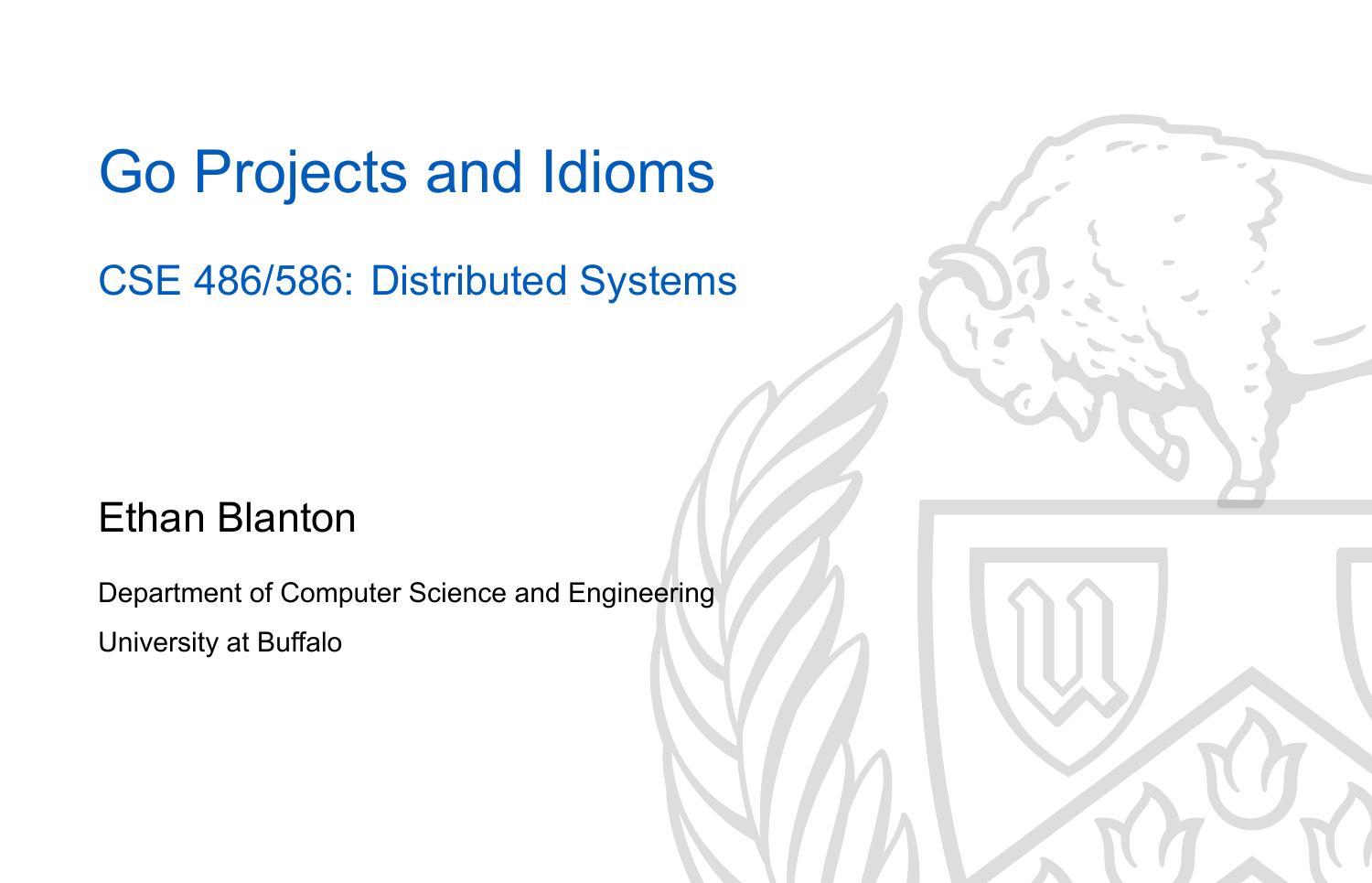# Writing Go

Go looks a lot like other languages (C, Java, *etc.*).

Go is not those languages.

If you pretend Go is Java (or C, or …), it will be difficult. (This is true of other languages, as well)

Meet Go on its own terms and you will find it easier.

Ask questions about the topics in this lecture!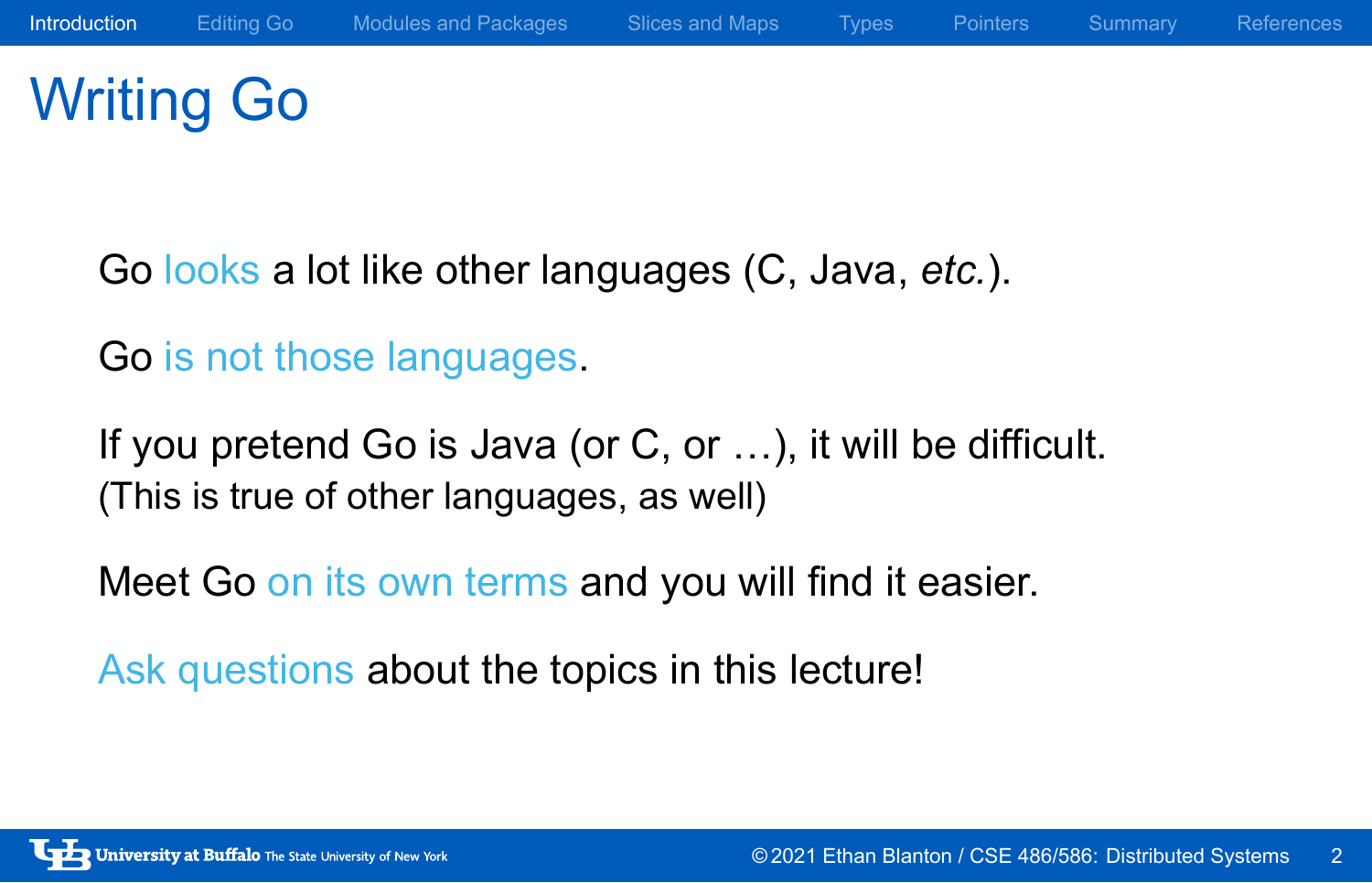Go is Unforgiving

Unused variable? Won't compile.

Sloppy typing? Won't compile.

Duplicate declaration? Won't compile.

Wrong letter case? Won't compile.

Read error messages carefully and follow the rules.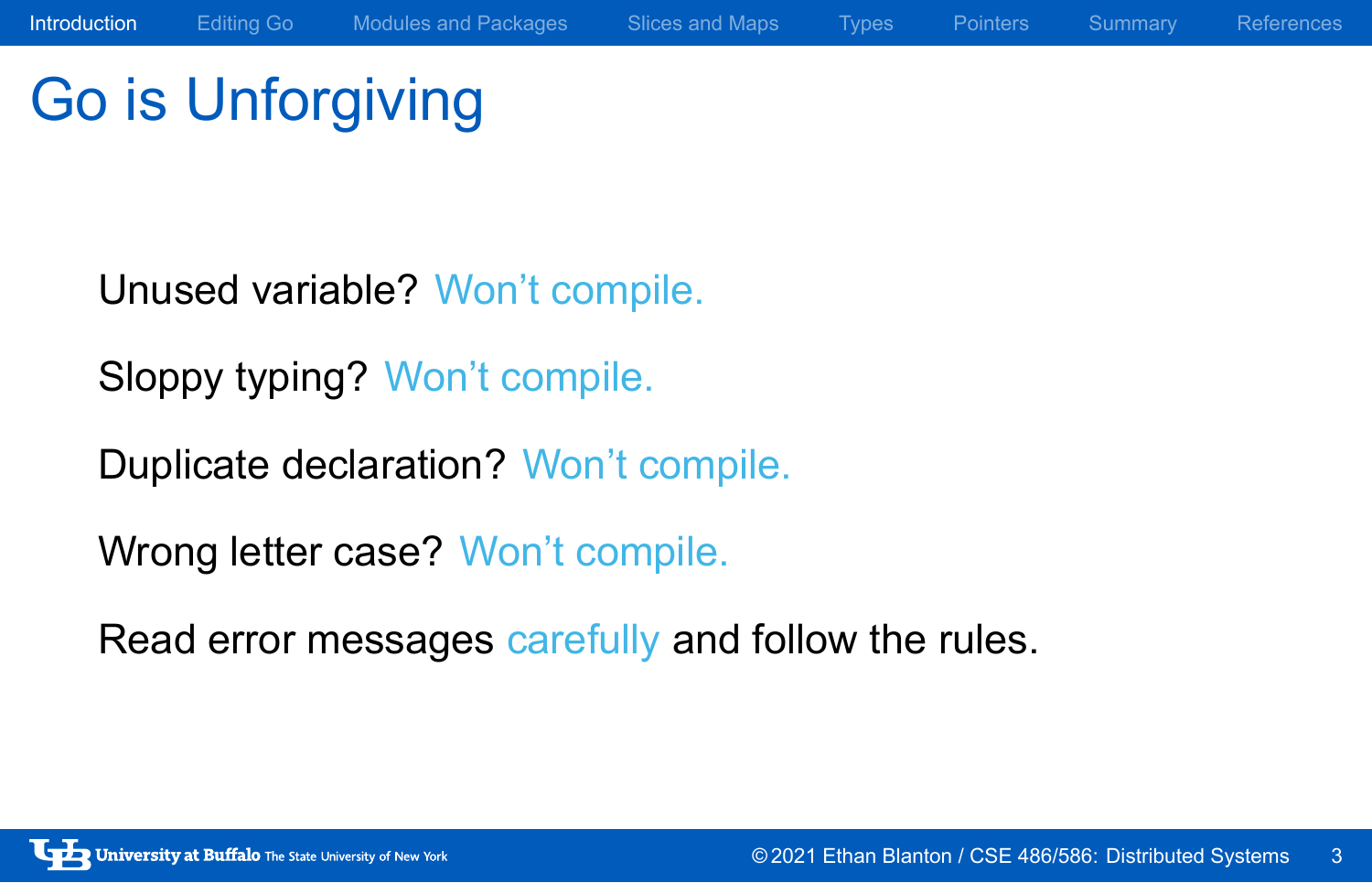# Idiomatic Go

Go has many idioms.

Idiomatic language is how something is normally expressed.

Natural language has idioms: *If you see eye to eye with Go, it will be a piece of cake.*

Programming idioms are commonly-used "phrases".

```
if err := mp.Send(buf); err != nil {
        // handle error
}
```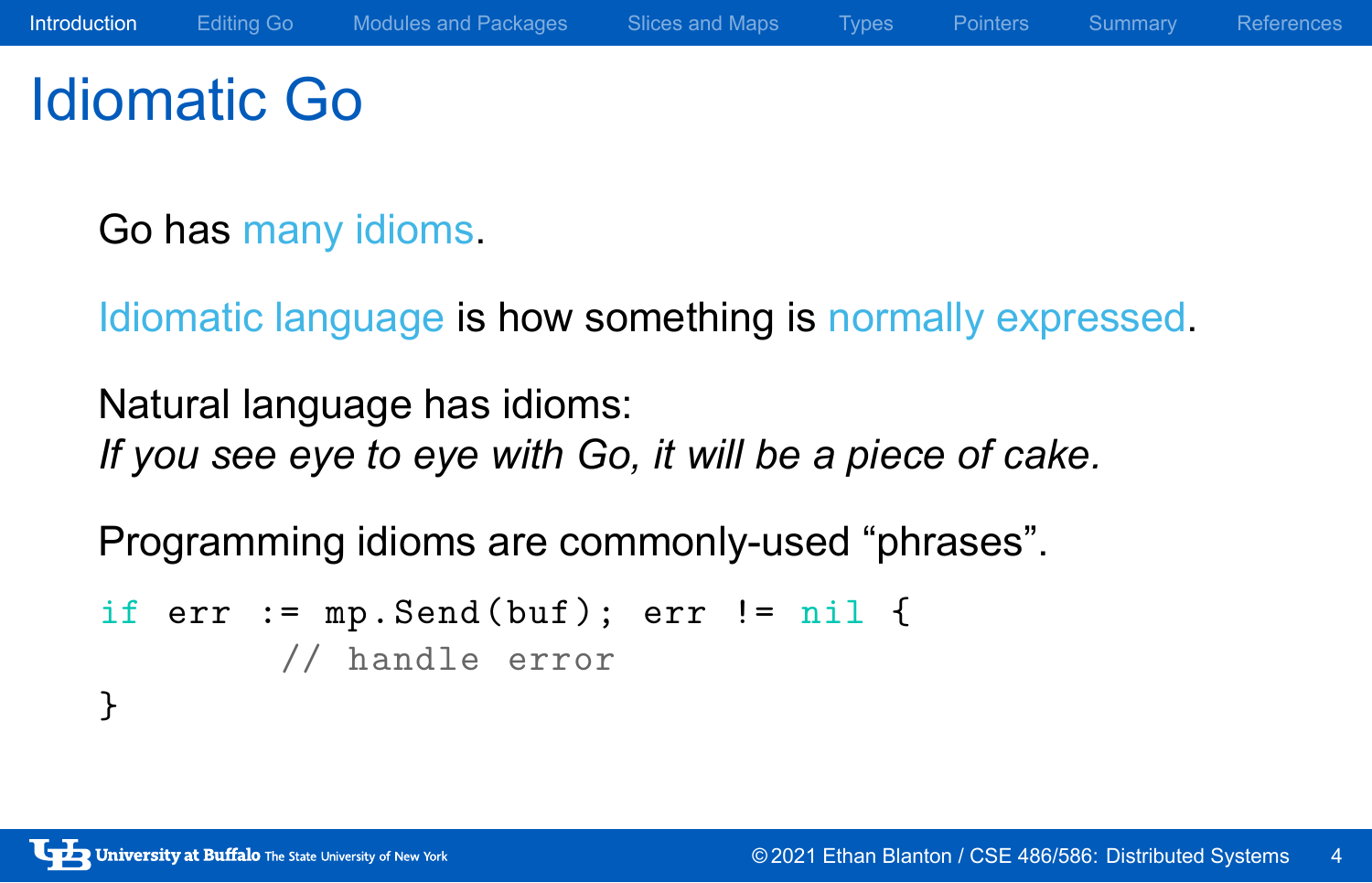## gopls

Gopls is the go language server.

https: //github.com/golang/tools/blob/master/gopls/README.md

It powers many editor integrations.

Install it with: GO111MODULE=on go get golang.org/x/tools/gopls@latest

Edit ~/.profile to include: PATH=\$PATH:\$HOME/go/bin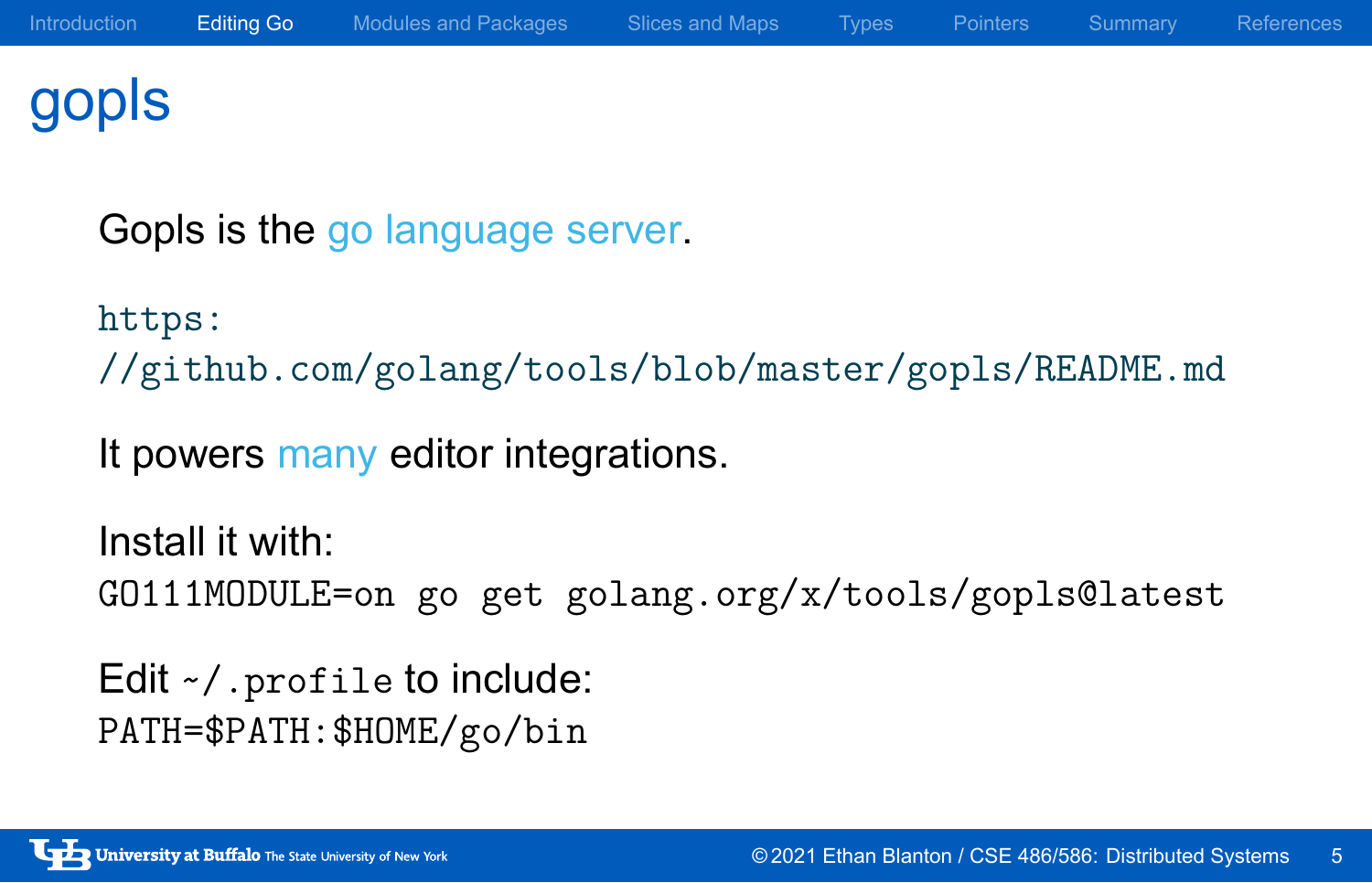## Emacs and gopls

(add-hook 'before-save-hook #'lsp-format-buffer t t) (add-hook 'before-save-hook #'lsp-organize-imports t t))

(defun ub-go-mode ()

(company-mode 1) (lsp-deferred)

Add this to  $\sim$ /. emacs.d/init.el:

"Some niceties for go-mode."

(add-hook 'go-mode-hook #'ub-go-mode)

Introduction Editing Go Modules and Packages Slices and Maps Types Pointers Summary References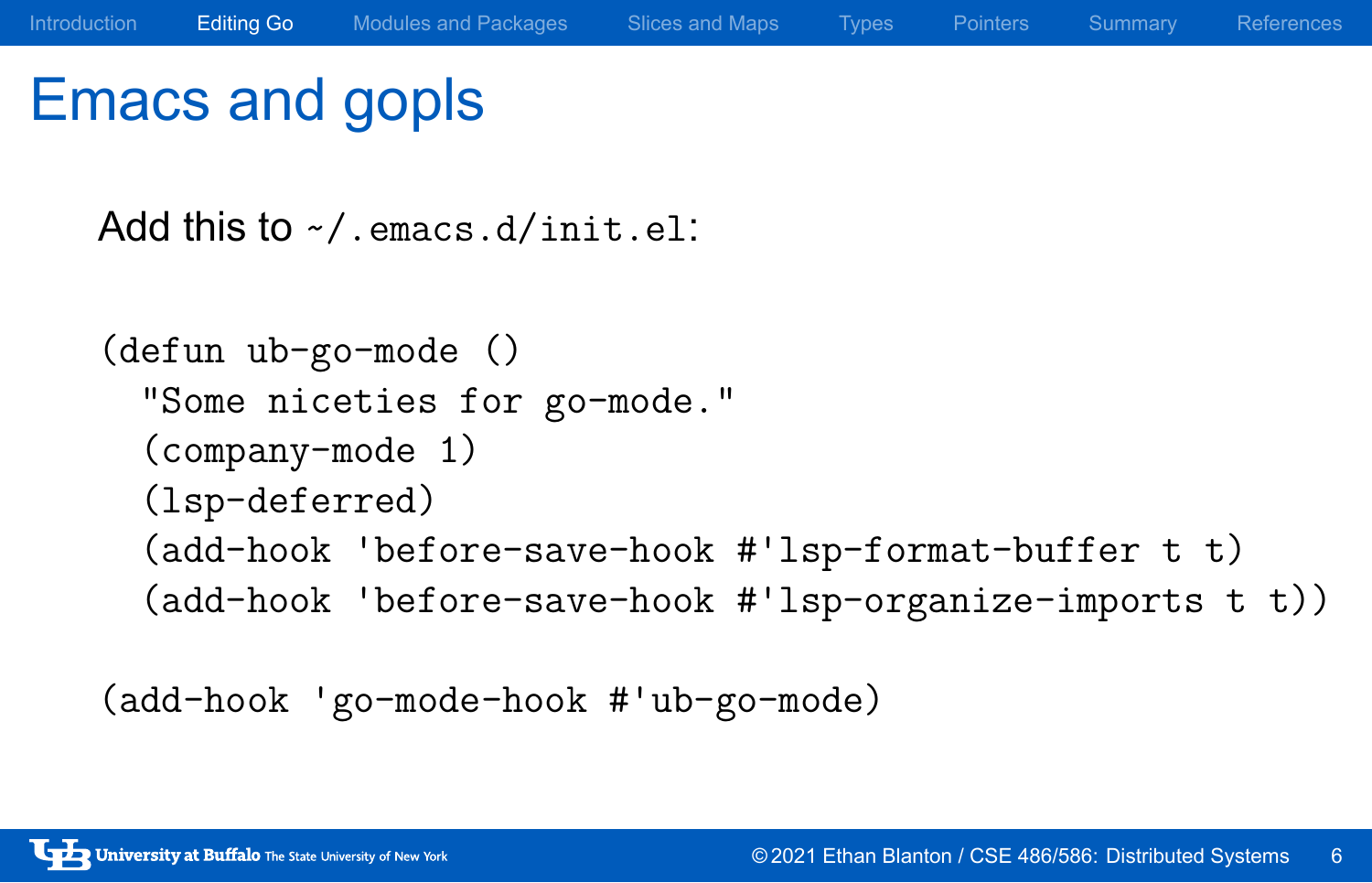# Go Modules

A Go module is an installable unit.

It might be a program or a library.

Each of our projects is a module.

The go.mod file gives the module name and its dependencies:

module cse586.messagepair

go 1.13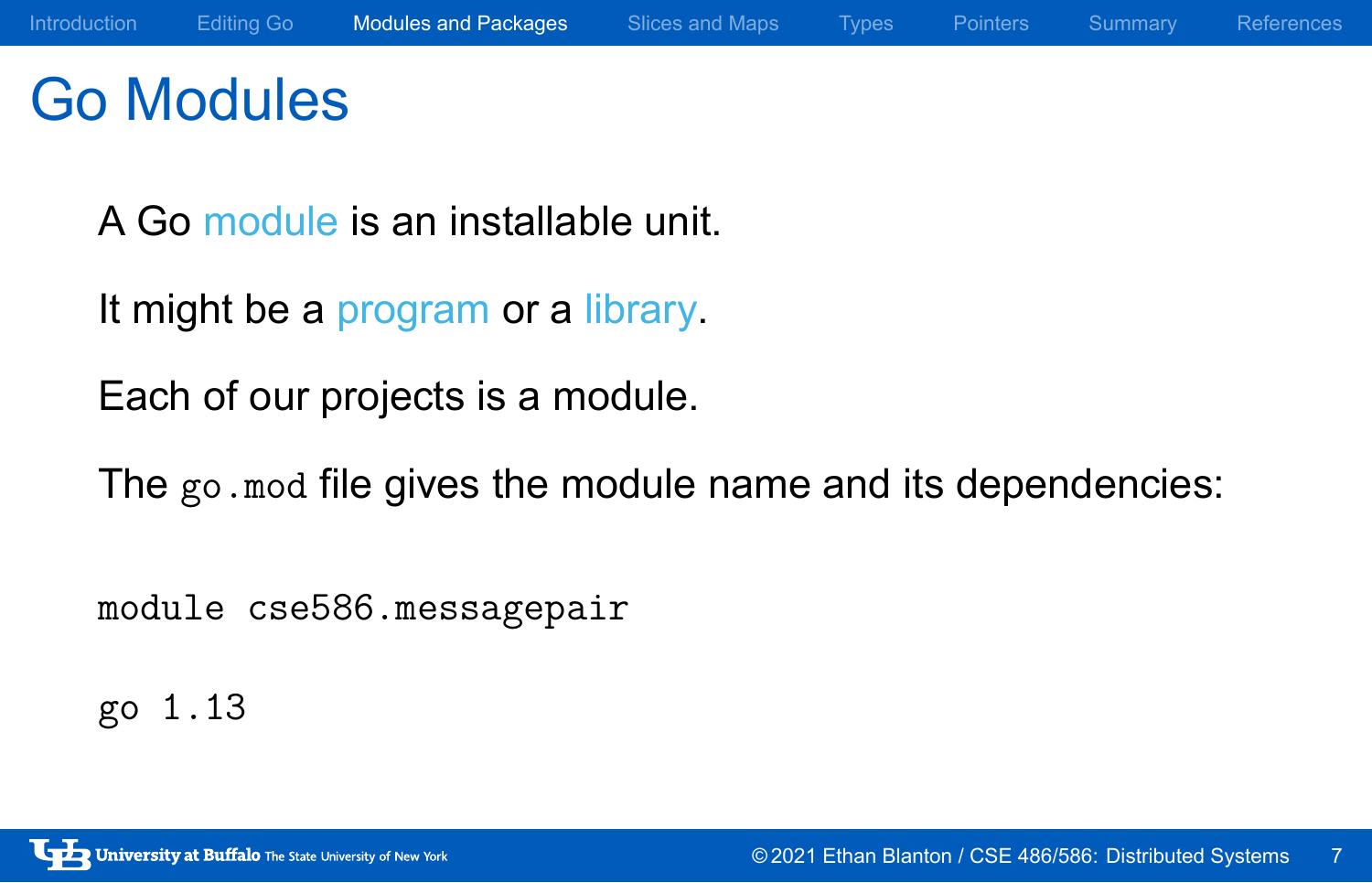# Packages

Each module contains packages.

All packages in a module start with the module name.

*E.g.*, cse586.messagepair/api:

- Module cse586.messagepair
- **Package** api

Every .go file must have a package statement.

Packages correspond to directory names.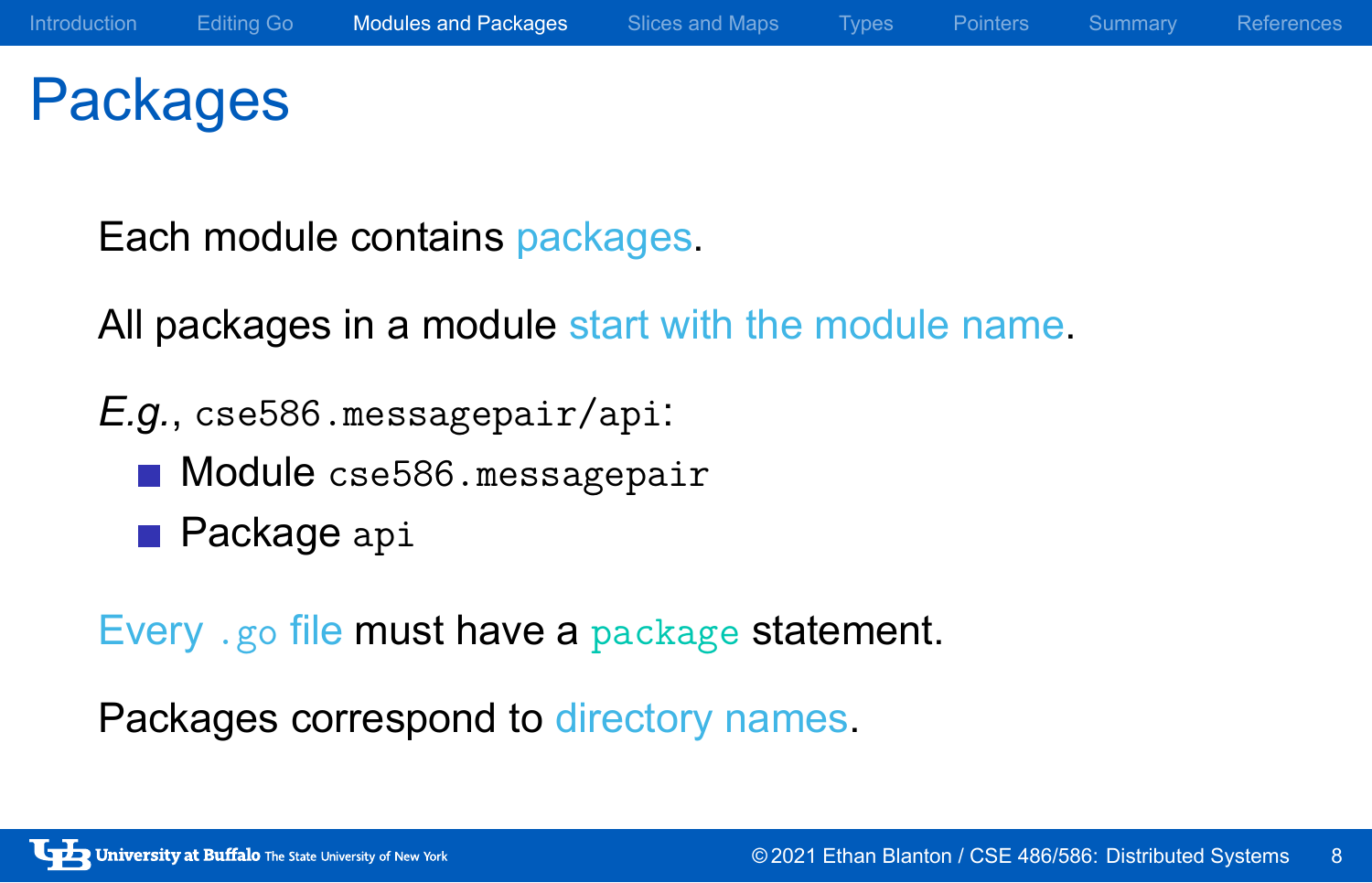# Arrays and Slices

Go has arrays much like arrays in Java.

var a [32]int //Array of 32 ints

Arrays are fixed in size and bounds checked.

Go also has slices, which are views into an array.

The array has a fixed size, but the slice length can change.

Slices are also bounds checked.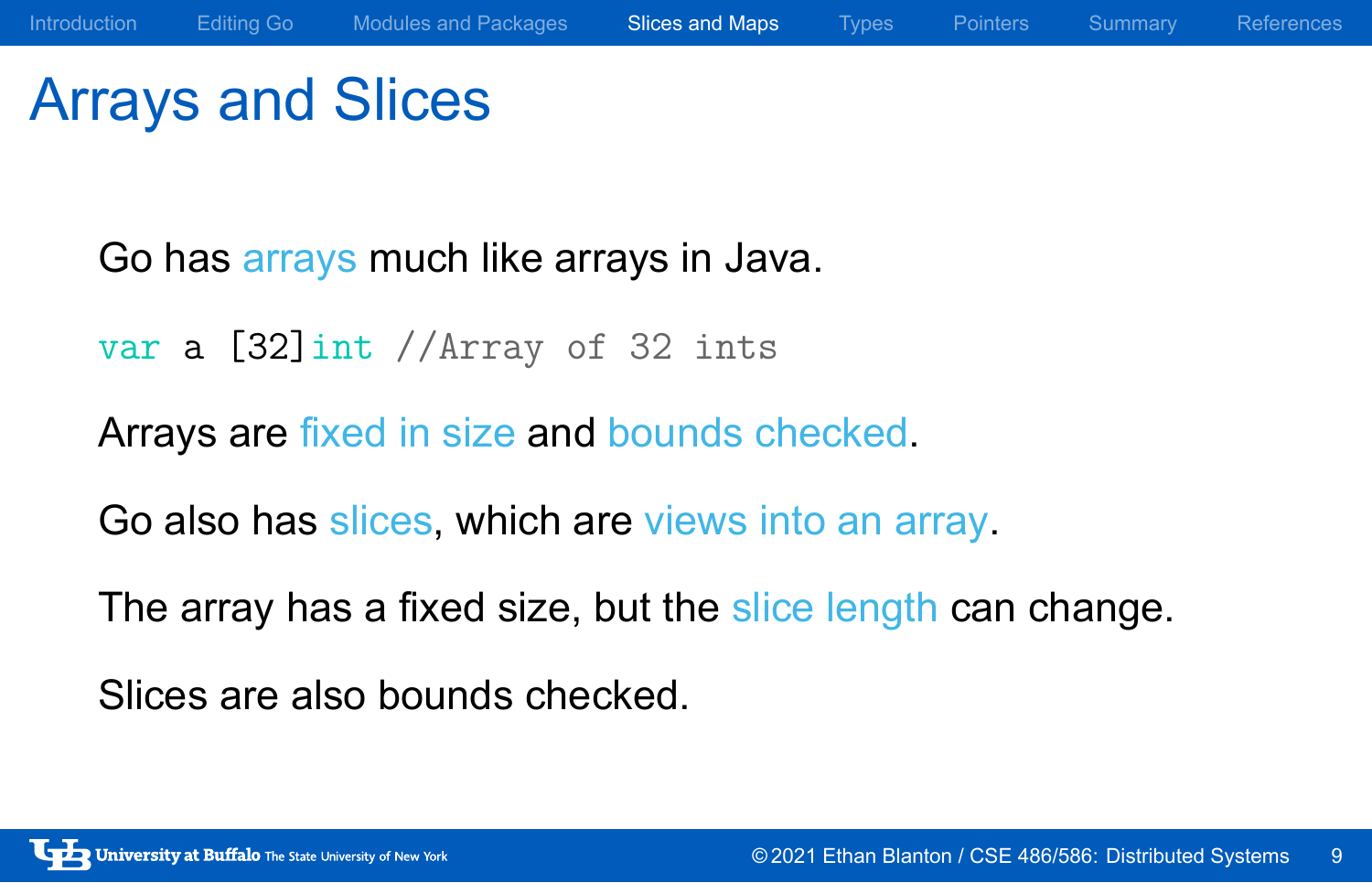# Making Slices

A slice can be taken from an array:

a :=  $[32]$  int  $s := a[:]$ 

A slice can be allocated directly:

```
s := make([]int, 32)
```
A slice can be taken from a slice:

 $s1 := make([]int, 32)$  $s2 := s1[0:16]$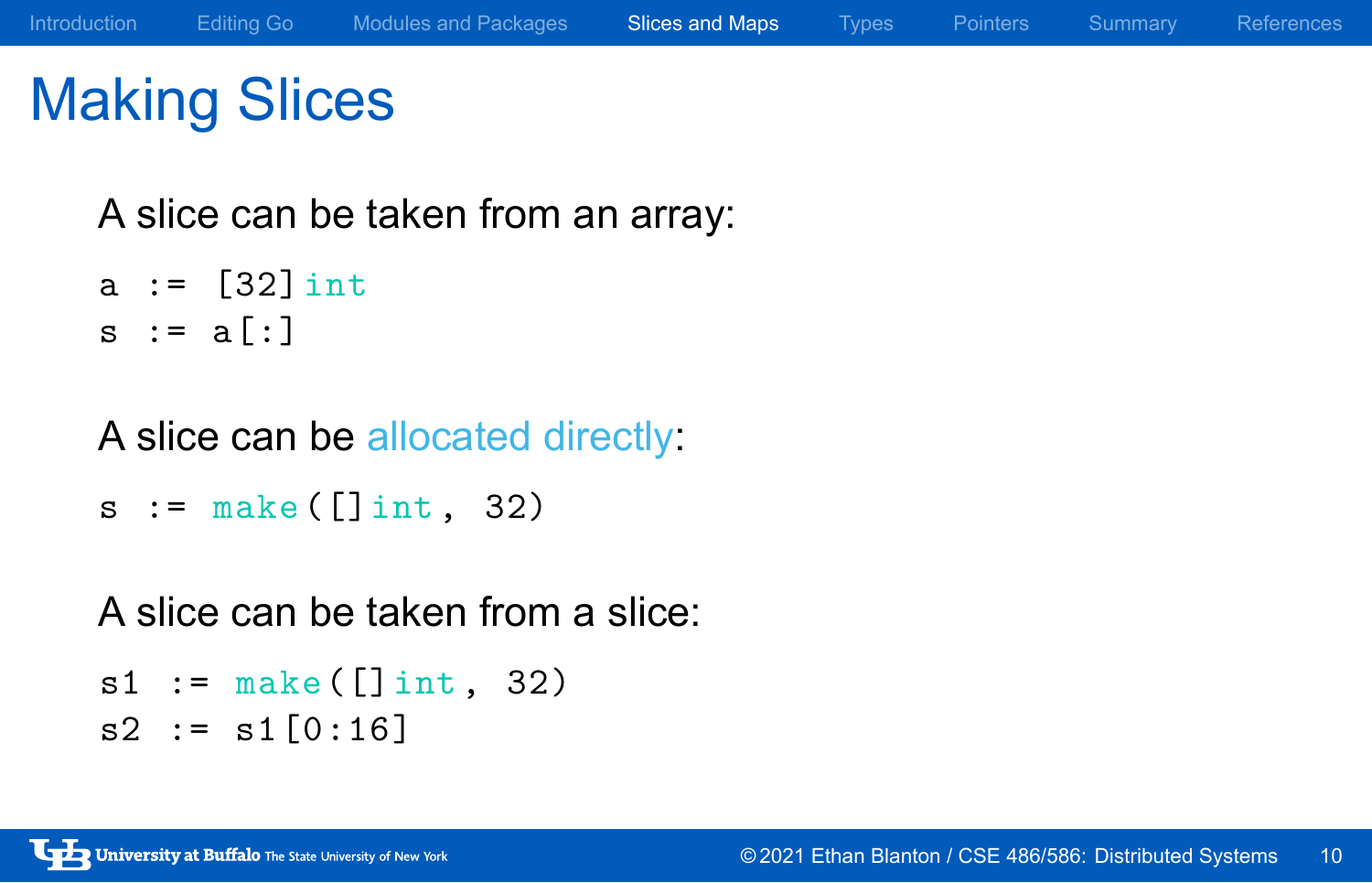## Slice Length

Many Go functions and methods operate on slices.

Often the slice length is meaningful.

For example, Read():

- accepts a byte slice
- $\blacksquare$  attempts to read the slice length in bytes

Read 4 bytes into a 1024 byte buffer:

```
var buf [1024]byte
os.Stdin.Read(buf[:4])
```
### Read the docs!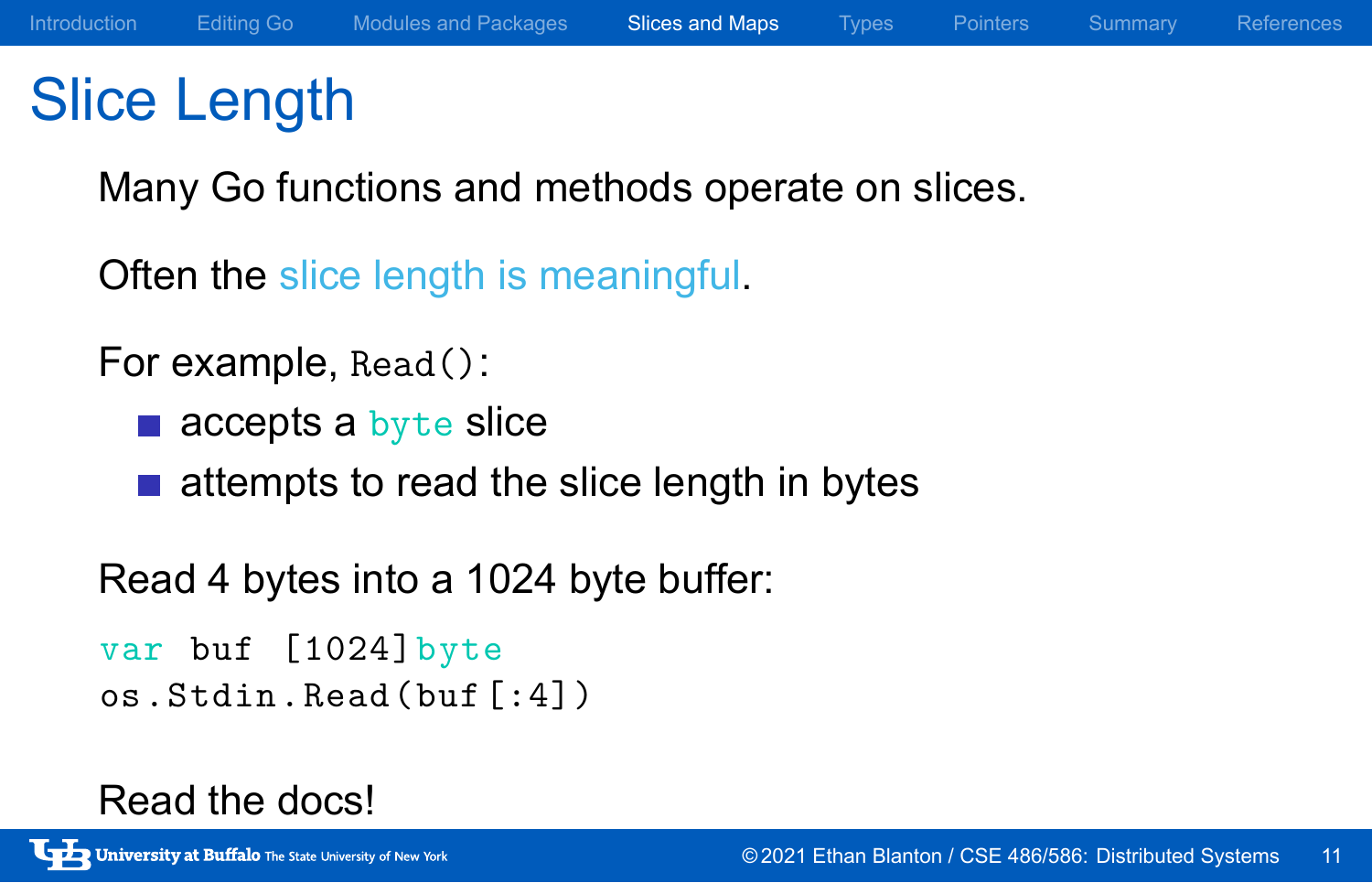# Maps

Go maps are like Python dictionaries.

Maps can only be created with make: m := make(map[string]string)

Maps are unordered.

A map will resize itself as necessary.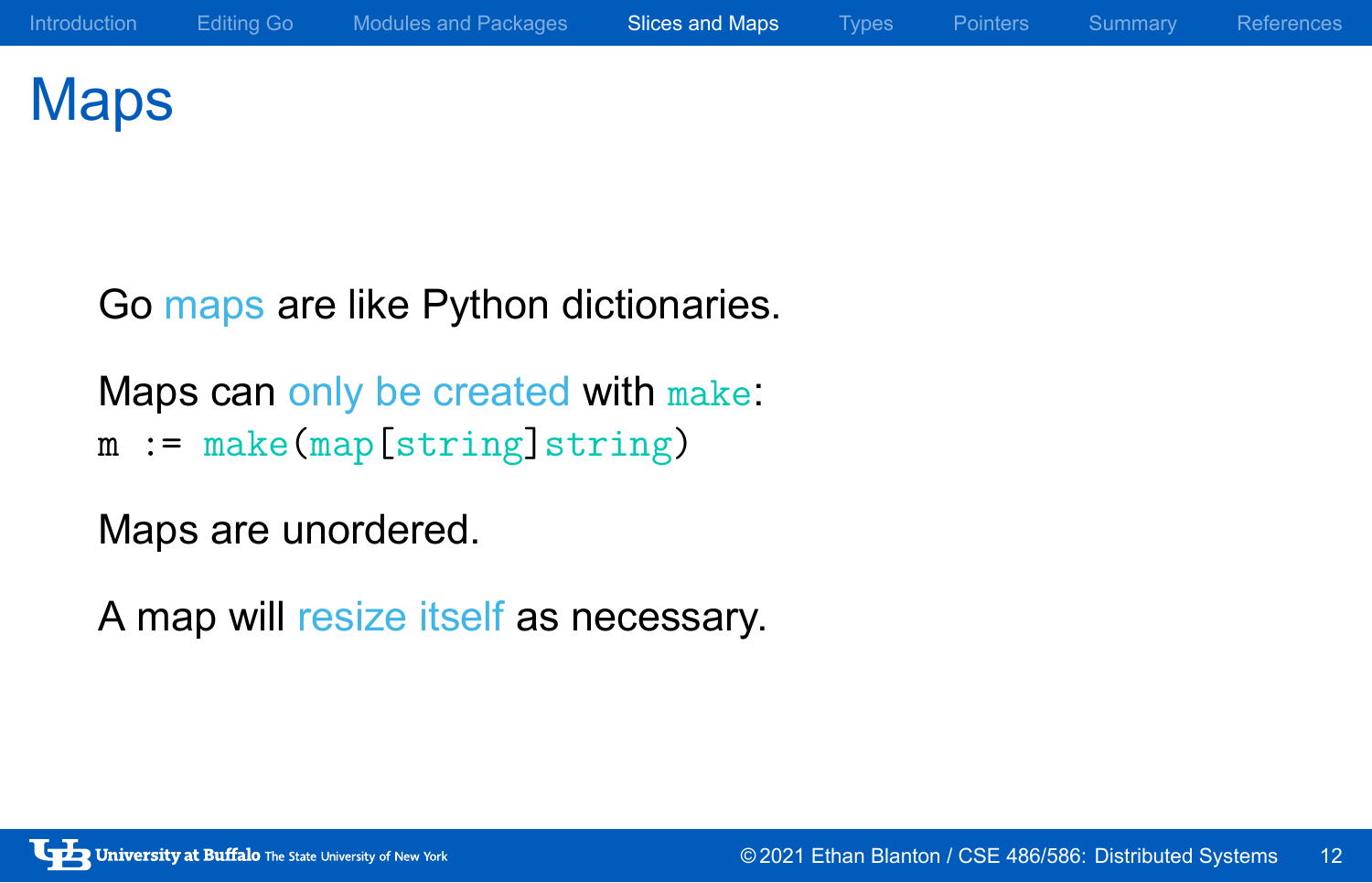## Ranges

A range expression iterates maps, arrays, slices, strings, and channels.

```
for index , value := range variableName {
       // index is:
        // key for maps
       // array index for arrays
       // slice index for slices
        // unicode character position for strings
}
for value := range channel {
        // No index for channels!
}
```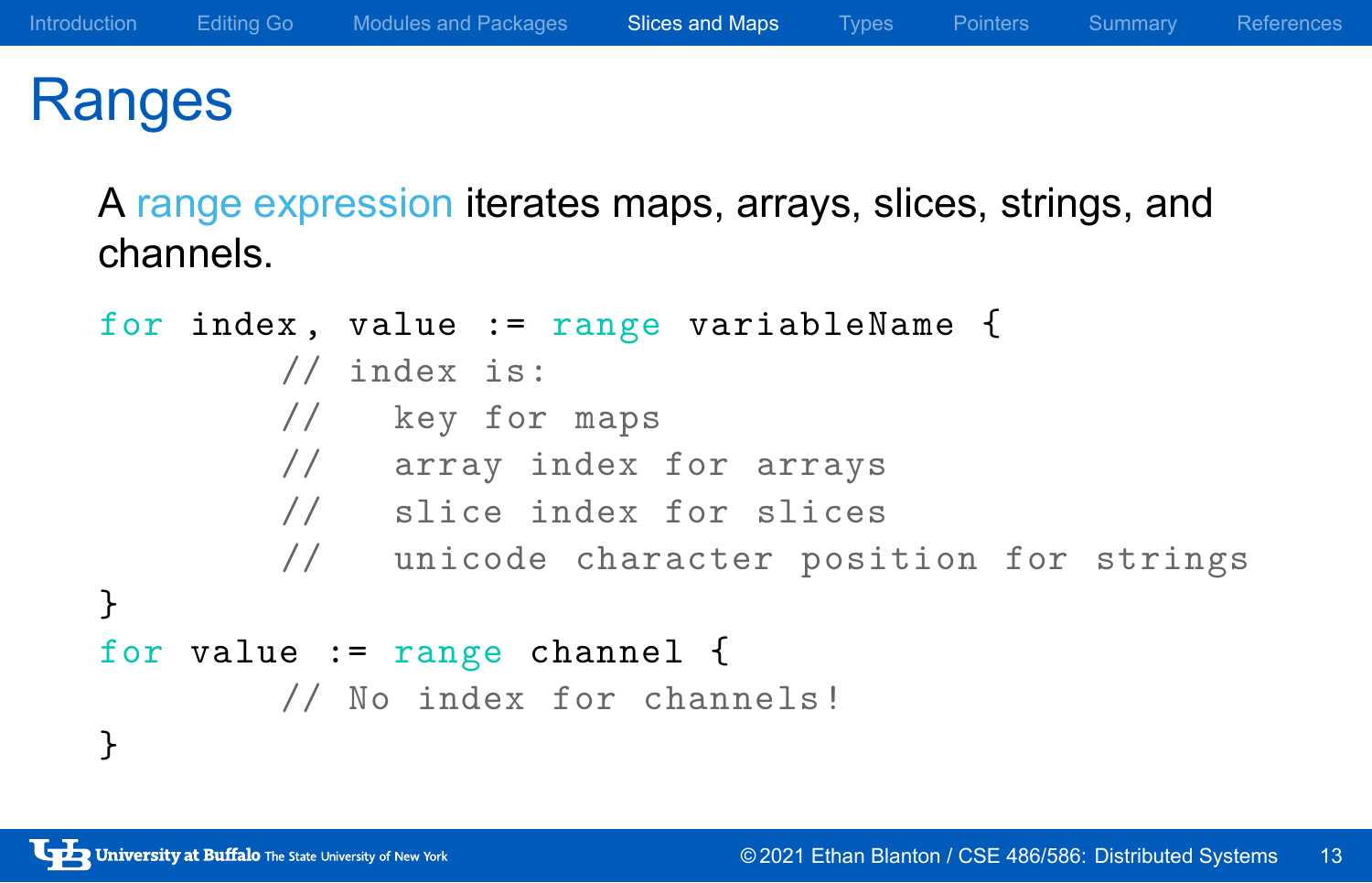# Strong Typing

Go is strongly typed.

New types can be created with type:

type IntAlias int

Even structurally identical types are distinct:

var i int  $= 0$ var ia IntAlias = i

cannot use i (type int) as type IntAlias in assignment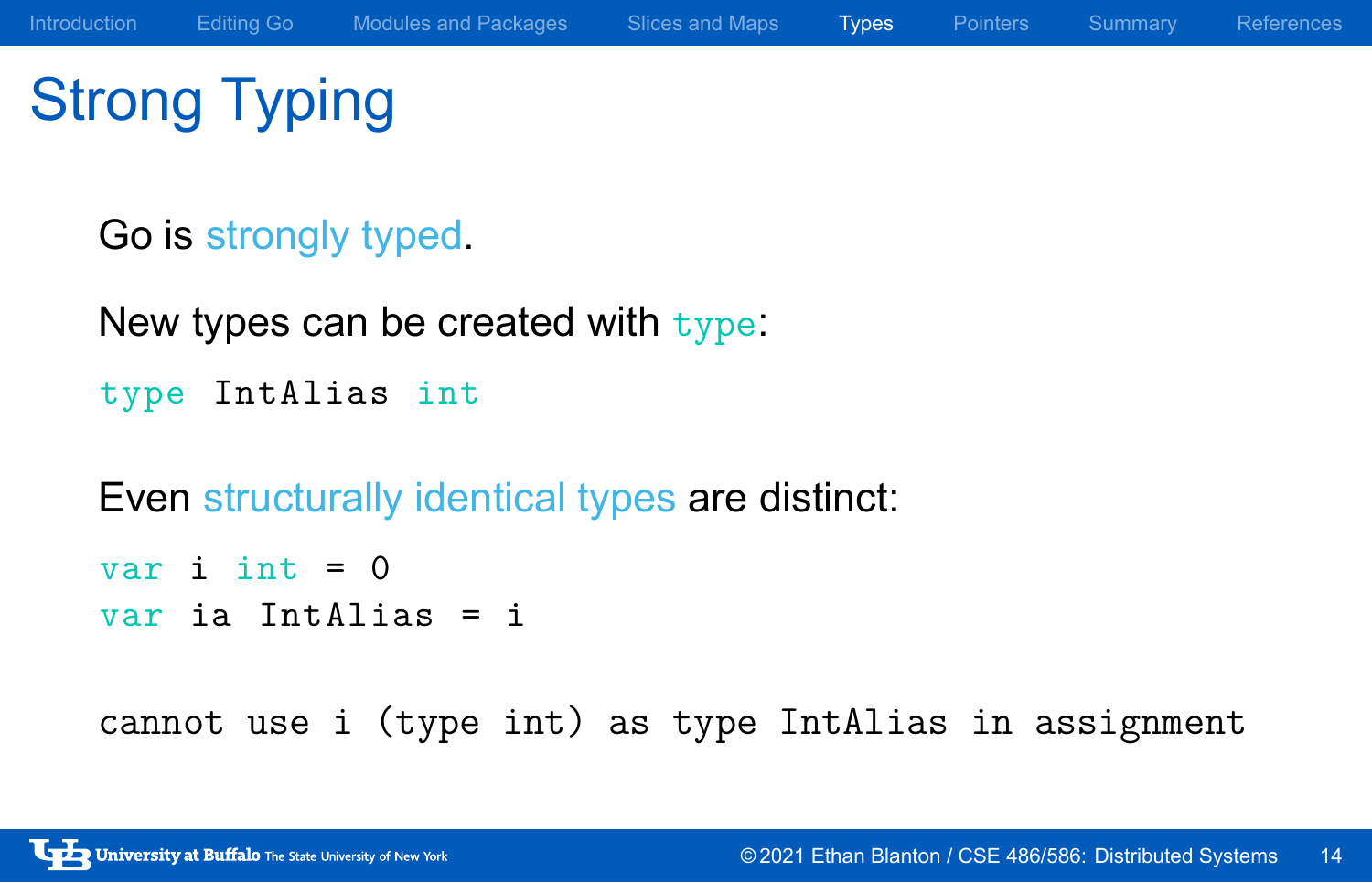### **Structures**

Go structures are sort of like C structures.

They can have both public and private members.

They can embed other structs.

```
type AStruct {
        privateField int
        PublicField string
}
type AnotherStruct {
        AStruct
        AnotherField []byte
}
```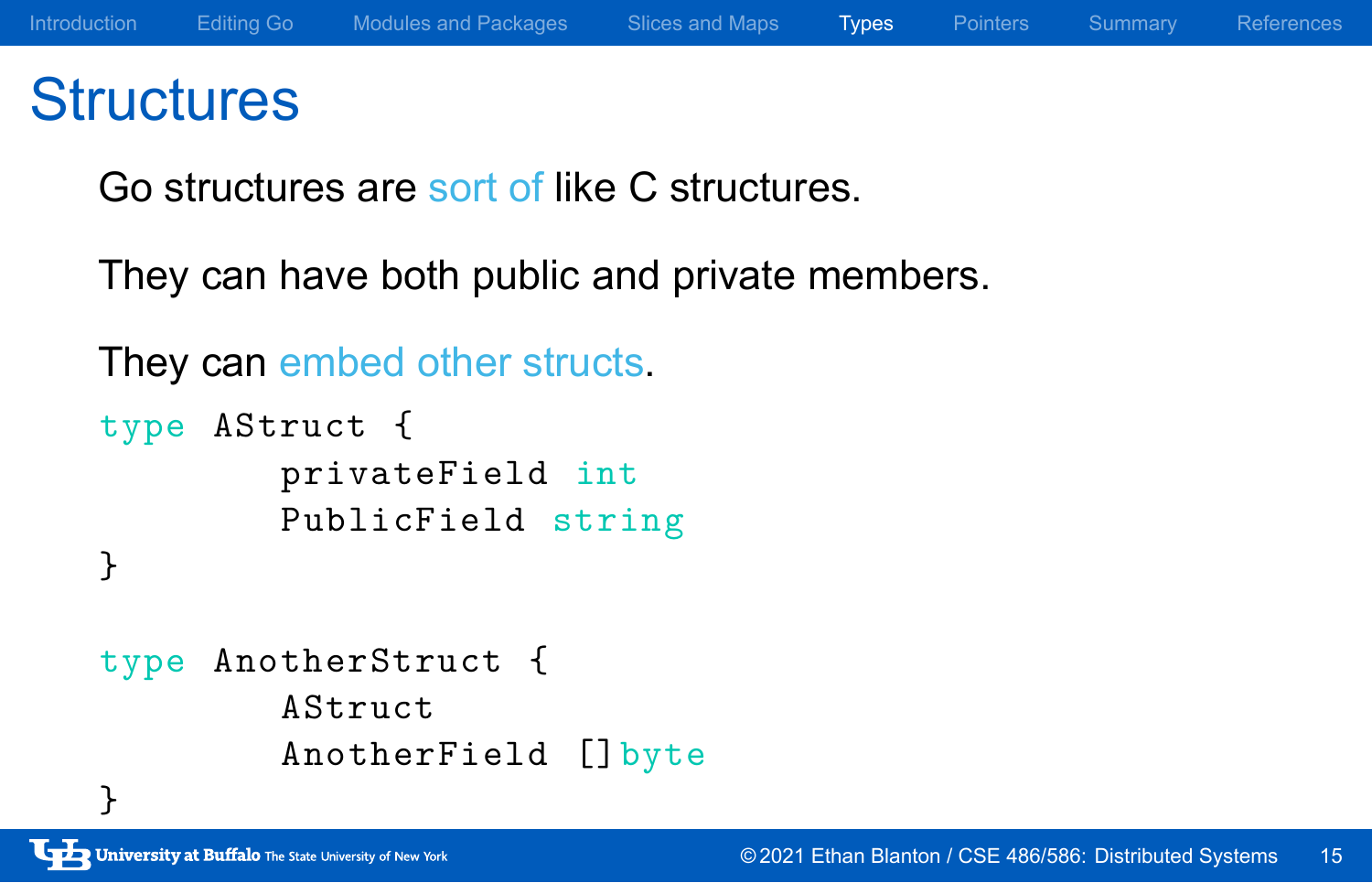# Methods and Interfaces

We will cover these in detail later.

Methods provide object-like semantics to any non-interface type.

Introduction Editing Go Modules and Packages Slices and Maps Types Pointers Summary References

Interfaces provide polymorphism and encapsulation.

The empty interface (interface{}) is like C void \* or Java Object.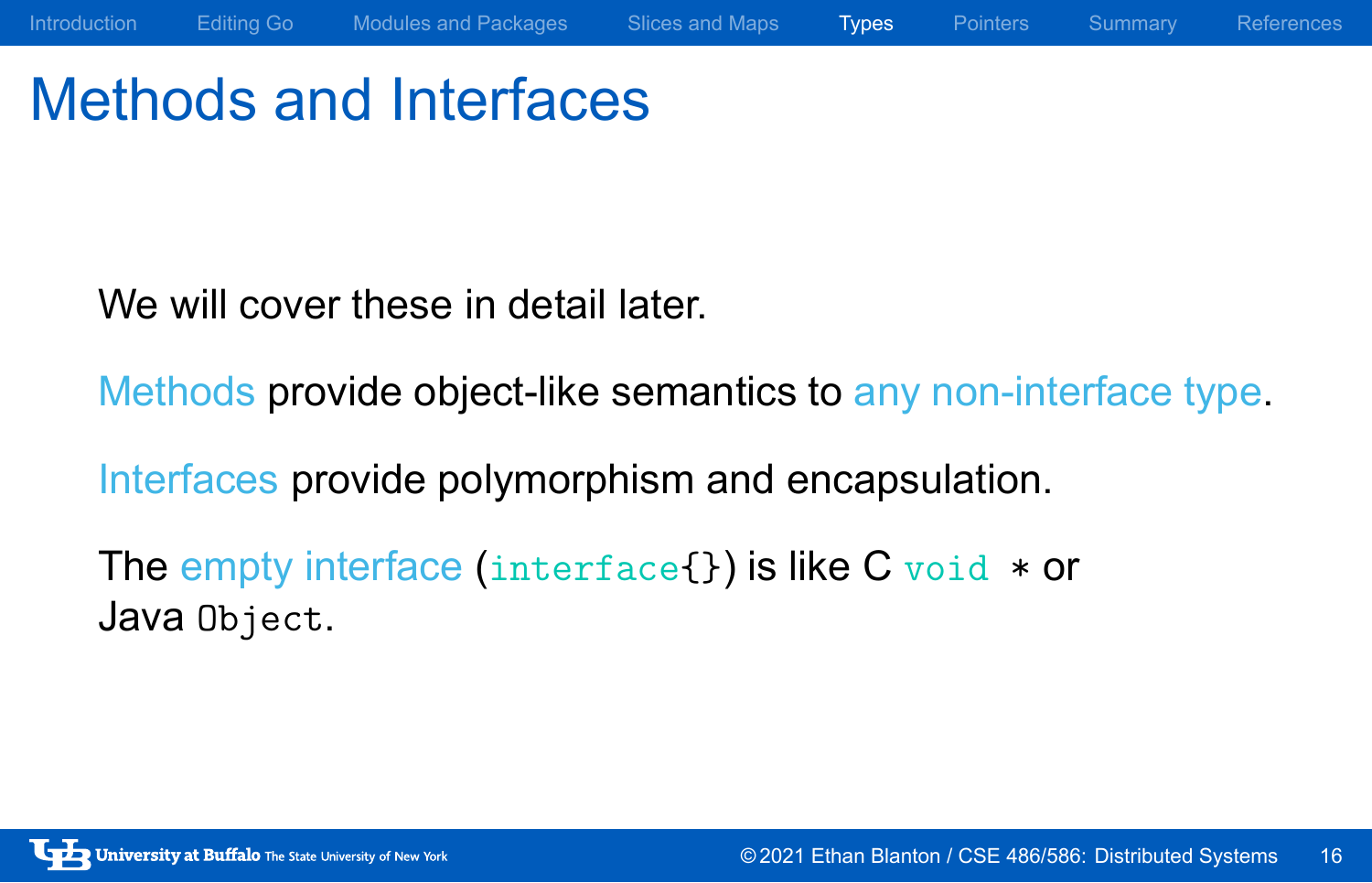# Go Pointers

Pointers in Go are much like C pointers.

Go tries to make them safer, but they can still be abused.

You can create a pointer with  $\&$ .

You can dereference a pointer with  $*$  or ..

There is no  $\rightarrow$  operator in Go.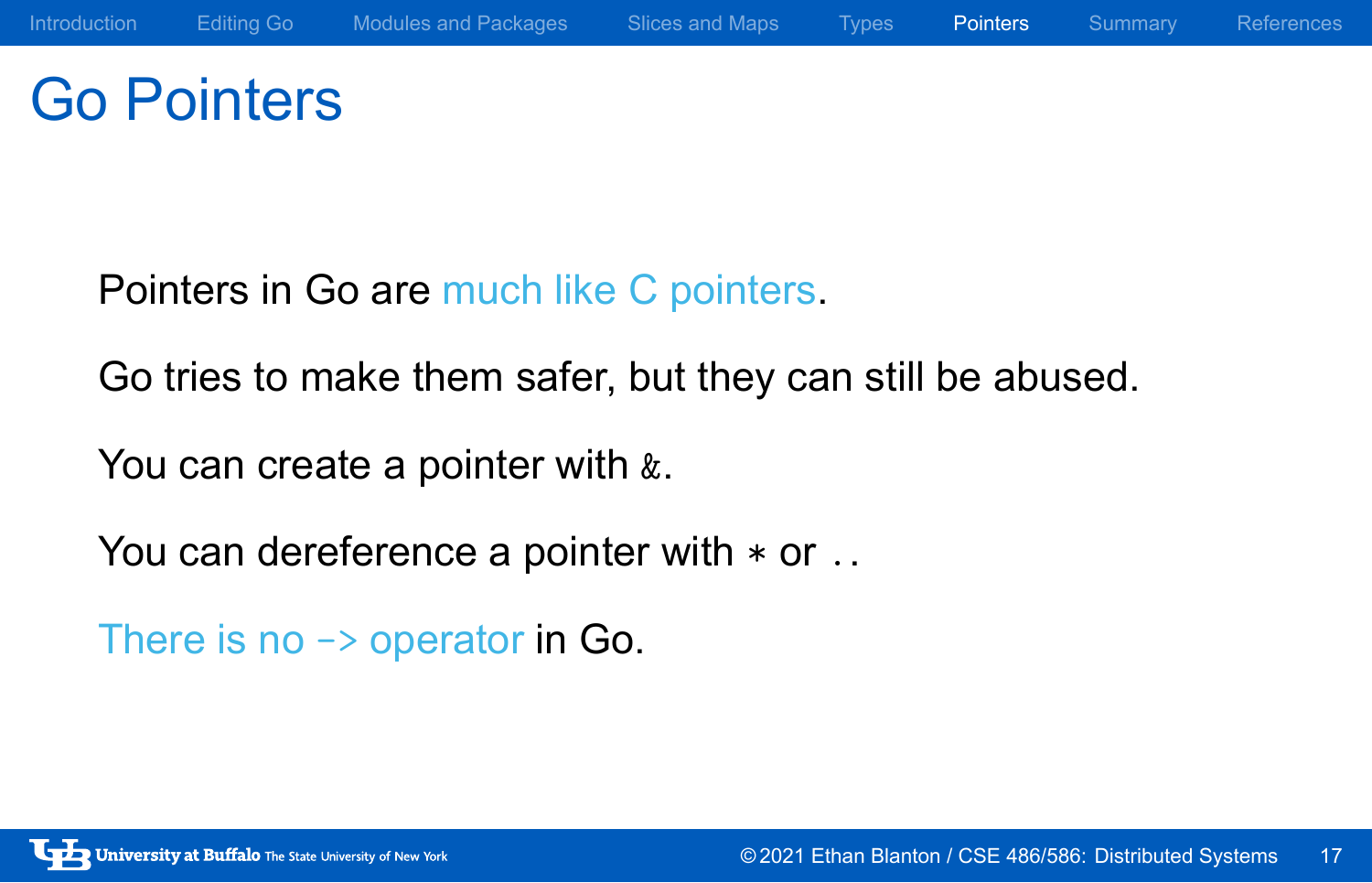Allocation and Reference Safety

Go is garbage collected, there is no free().

Objects can be allocated with  $new()$ .

Local variables can be returned as pointers with  $\&$ :

```
var i int = 42return &i
```
Static initializers can have their address taken:

```
type Query struct { question string, answer int }
pq := &Query{"life , the universe , and everything",
   42}
```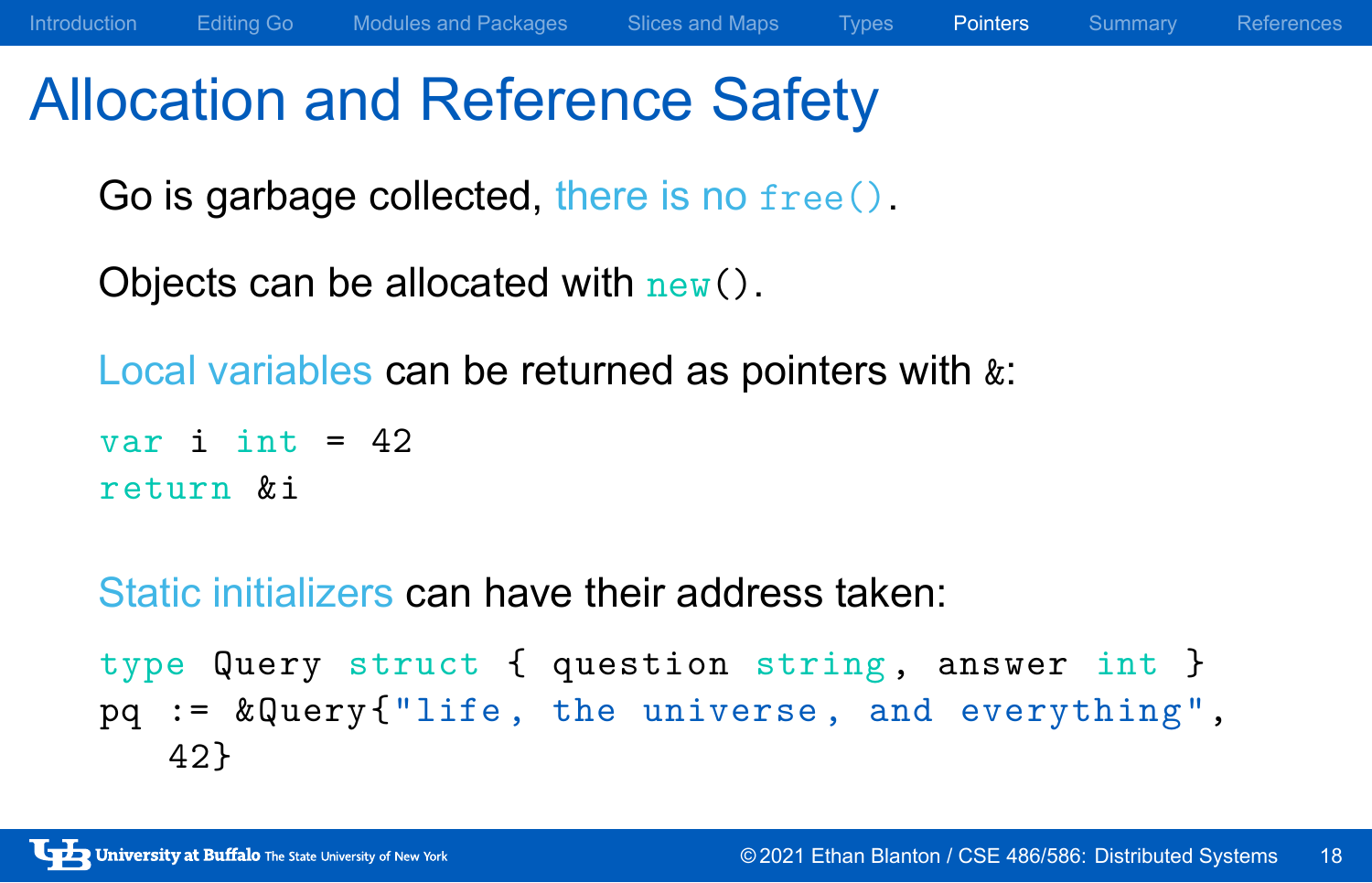# **Summary**

Go is unique, meet it on its own terms

Introduction Editing Go Modules and Packages Slices and Maps Types Pointers Summary References

- Go is a picky language
- **In Idioms are worth learning**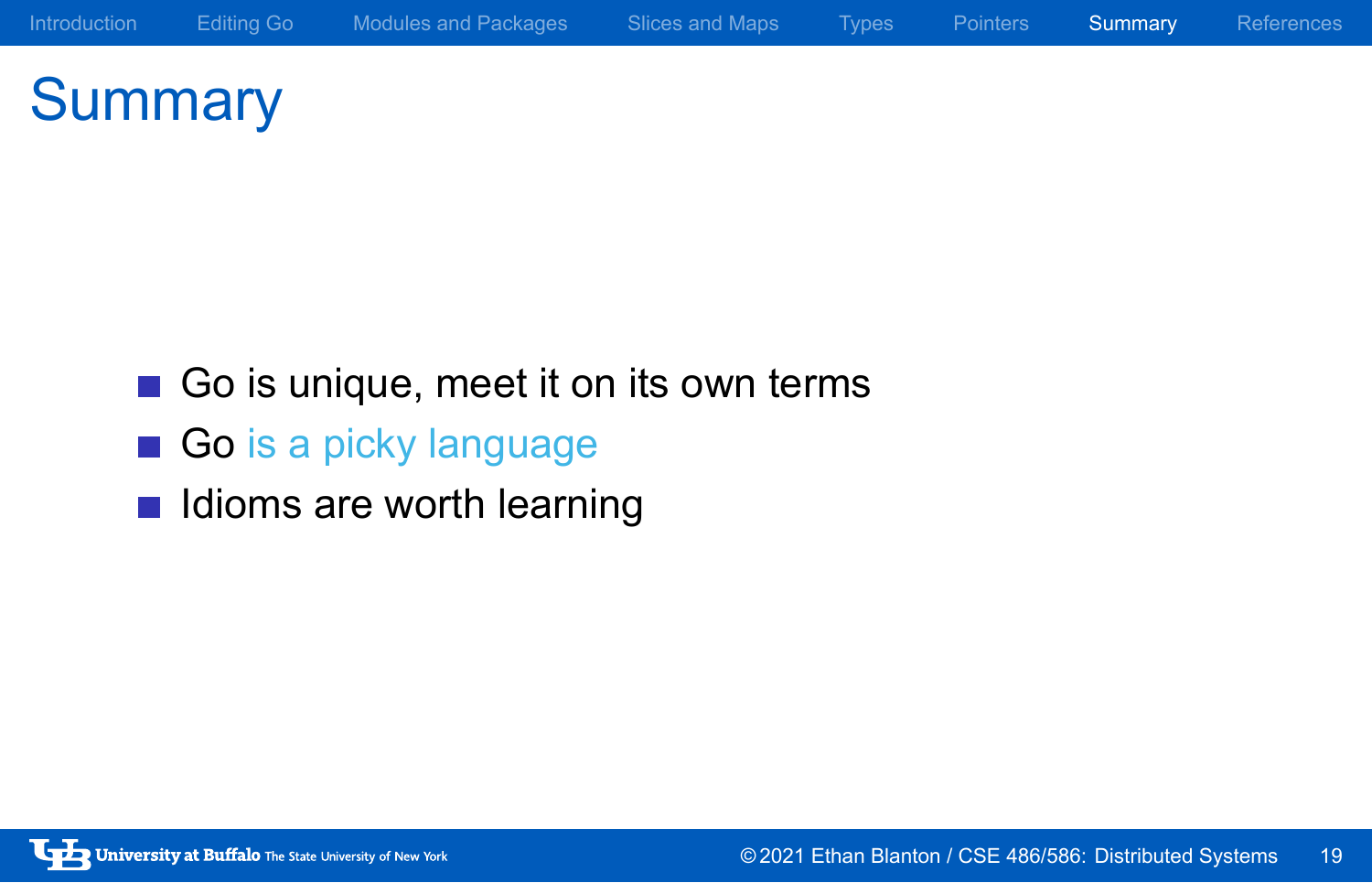Next Time …

**Methods and interfaces in Go**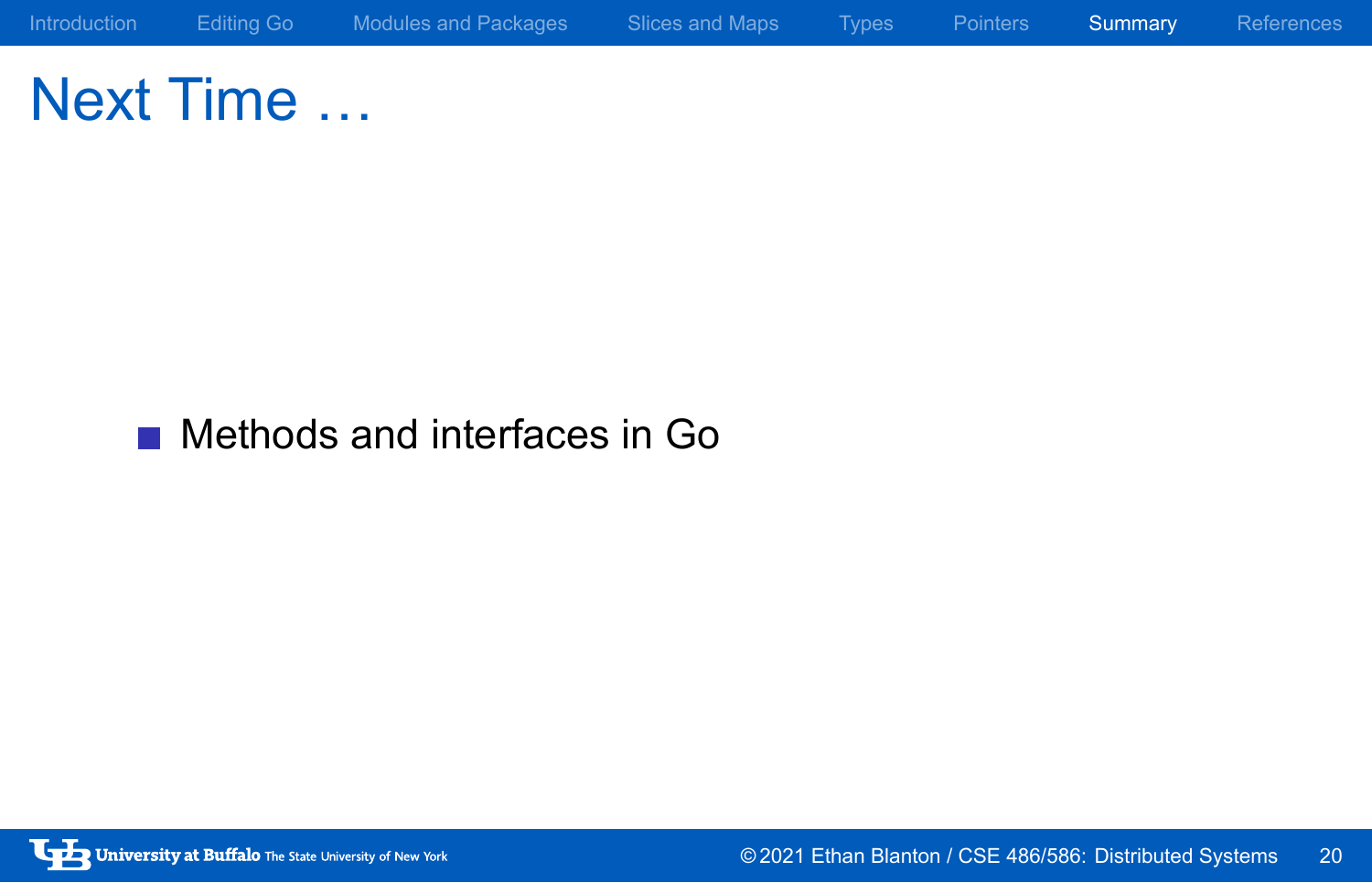# References I

### **Required Readings**

[1] *Effective Go*. URL: https://golang.org/doc/effective\_go.html.